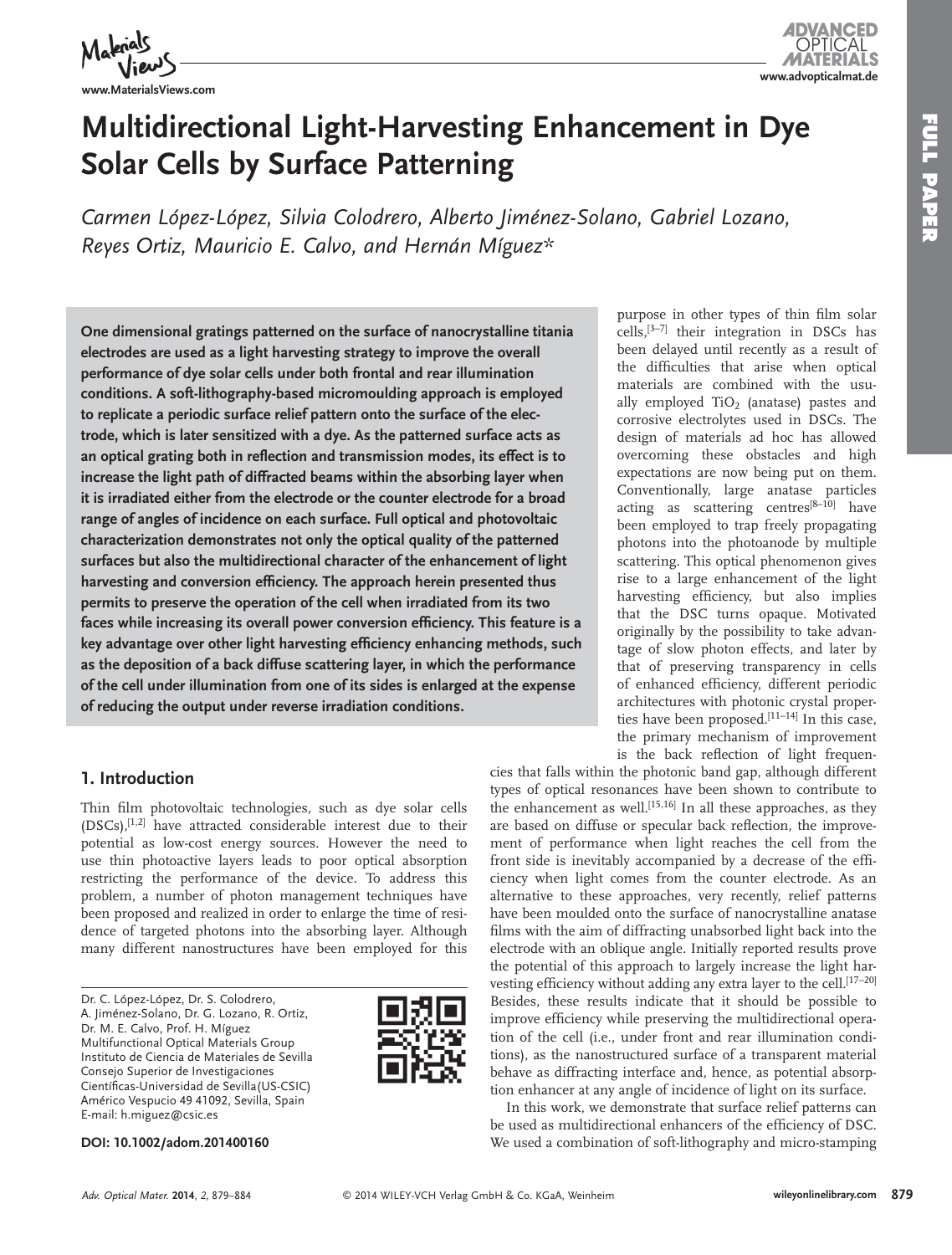

techniques to replicate the structure of a one dimensional optical grating onto the surface of a film of nanocrystalline titania deposited on a conducting glass. In this way, the interface between the electrode and the electrolyte in the cell becomes highly diffractive. Such interface works as an optical grating in both reflection and transmission modes, and it is therefore capable of enlarging the time of residence of photons in the absorbing electrode regardless of their direction of incidence on the cell. We provide evidence of multidirectional enhanced photovoltaic performance by measuring the cell power conversion efficiency when light impinges on the cell from both the electrode and the counter electrode sides, and for a wide range of incident angles in each case. Our results are of interest for applications in photovoltaic window panes that should be able of capturing light from both outdoors and indoors.

#### **2. Results and Discussions**

 The structural quality of the nanopatterned replicas was analyzed by atomic force microscopy (AFM). **Figure 1** displays the images attained as well as the profiles extracted along directions perpendicular to the grooves for the h-PDMS, Figure 1A, and the nanocrystalline titania electrode replicas, Figure 1B. In both cases, the period and the asymmetric shape of the blazed grating is preserved, although the average depth of the groove in the TiO<sub>2</sub> electrode is smaller than in the original master (135 nm versus the 180 nm average depth of the mold). Moreover, the roughness of the nanocrystalline titania film increases. This is likely a result of the less conformal coupling between the nanocrystalline paste and the polymer replica, and of the high temperature sintering process at which the film is subjected to mechanically stabilize it. The period of the grating (833 nm) was elected to yield diffraction effects at frequencies matching the absorption band of the dye that was used to sensitize the porous electrode, i.e., a ruthenium based dye (N-719). We chose



**Figure 1.** AFM images (left) cross sectional analysis (right) of (A) elastomeric stamp and (B) nc-TiO<sub>2</sub> patterned electrode.



to use an asymmetric relief because the added intensity of its first diffraction orders (m = 1 and m = -1) is larger than that of the first diffraction orders of a symmetric grating. First diffraction orders are expected to be more robust against structural imperfections that may arise during the replication process, so we decided to use a grating with a profile that maximized the amount of energy carried in those lower order modes. In Figure S1 of the supporting information we include the theoretical diffraction intensity spectrum of zero and first order modes for both symmetric and asymmetric triangular gratings, which were employed to justify our choice. On the other hand, the asymmetry of the pattern employed should also be observed in the dependence of the photovoltaic response with the angle of incidence, which will further confirm the origin of the enhancement effects herein described.

 The light diffraction properties of the patterned nanocrystalline electrodes were confirmed by analysing their behaviour upon impinging a light beam on the surface. The intensity of diffracted light was analysed for beams of different colour. Results are summarized in **Figure 2** , in which a picture illustrates the pattern of diffraction spots observed when four different beams impinge simultaneously on the electrode (Figure 2A). Also, the intensity of reflected beams vs. wavelength and diffraction angle is plotted in Figure 2.B. The grating equation that determines the angle of diffraction for a given wavelength  $\lambda$ , is:<sup>[21]</sup>

$$
m\lambda = d(\sin\theta_i + \sin\theta_r) \tag{1}
$$

 where *d* is the groove spacing, *m* is the diffraction order, and  $\theta_i$  and  $\theta_r$  are the incidence and reflected diffraction angles measured from the grating normal, respectively. In our case  $d = 833$  nm and the first diffraction orders ( $m = 1$  and  $m = -1$ ) are studied for an incident angle  $\theta_i = 0^\circ$ . The different response of the patterned electrode at right or left angles results from the asymmetric shape that the surface relief features in the grating. In fact, the blaze determines that modes labeled as  $m = -1$  carry more energy than those reflected at the other side of the normal. In order to assess the optical quality of the gratings replicated on top of the electrode surface, experimental data were compared to theoretical efficiencies and angular positions calculated using a code based on a rigorous coupled wave analysis (RCWA), which allows us modeling the optical response of the nanocrystalline titania gratings. This analytical method is typically applied to solve the scattering of wavelengths on the order of the features of a periodic nanostructure.<sup>[22]</sup> For the calculations, we assume that the patterned nanocrystalline TiO<sub>2</sub> has a refractive index  $n = 1.71$  and that the height of the triangular grooves is 130 nm, which is the average value measured by AFM. As it can be seen in Figure 2B, there is fair agreement between theory (lines) and experiment (symbols), which evidences the good optical quality of the surface relief pattern.

The main idea behind patterning a grating in the  $TiO<sub>2</sub>$  surface is to increase the path length of photons within the sensitized electrode by effect of diffraction, regardless of the front or rear direction of incidence of incoming light. The light that reaches the patterned surface of the  $TiO<sub>2</sub>$  electrode is diffracted in different beams travelling in oblique directions. Hence, the residence time of diffracted photons through the photoanode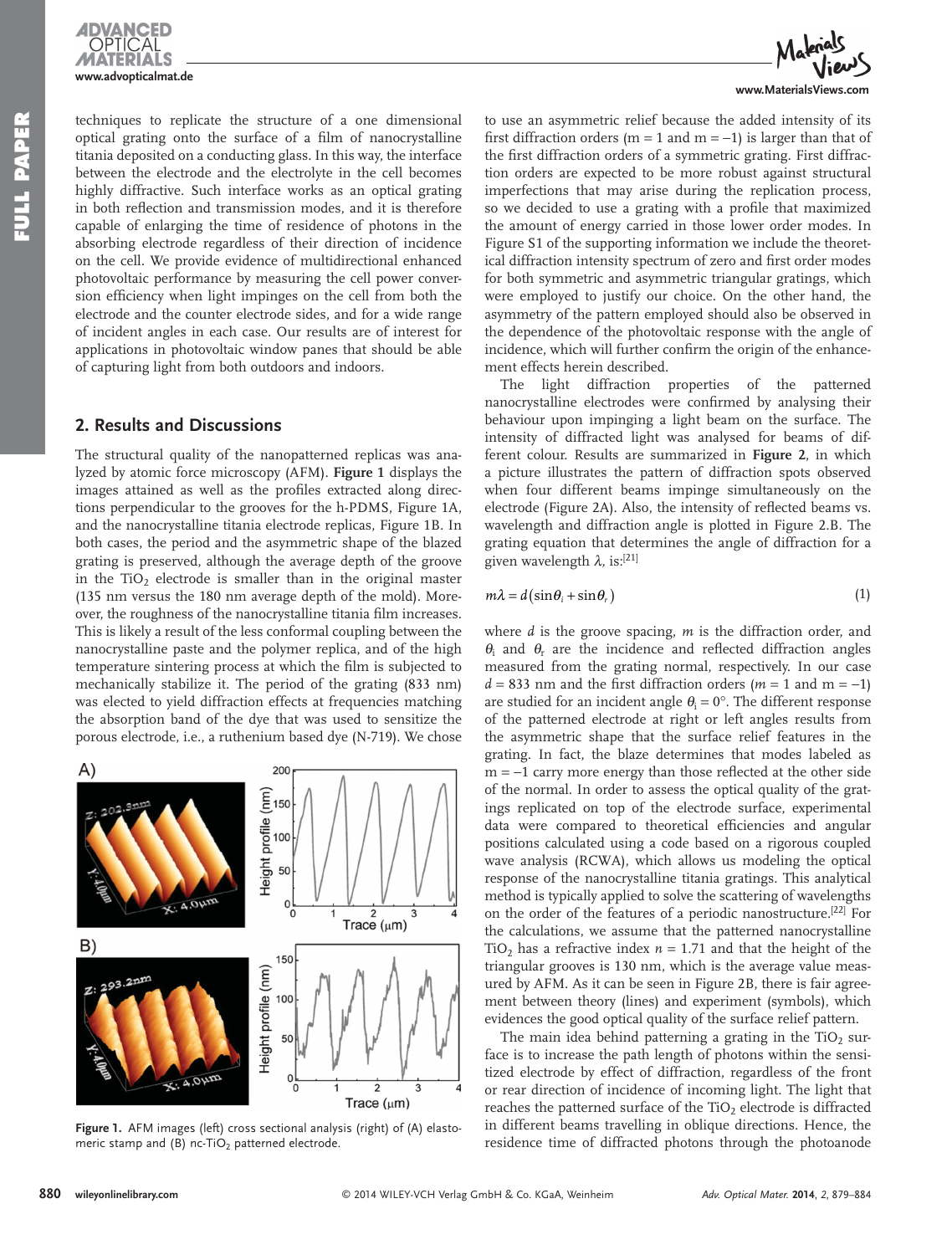

**www.MaterialsViews.com**



**Figure 2.** A) Photograph of diffraction pattern illuminating the electrode with four different wavelengths simultaneously. B) Theoretical (grey line) and experimental data (m =  $-1$  black dots,  $m = 1$  black open dots) of the spectral reflectance efficiency in air. The grating is assumed to be embedded between two media with refractive indexes 1.00 and 1.71.

is increased, which leads to increasing the absorption. This feature was confirmed for dyed nanocrystalline titania films of larger size (1 cm  $\times$  1 cm) and free of electrolyte, which allow us to characterize reliably total reflectance and transmittance in an integrating sphere in order to estimate the absorptance. Results are reported in **Figure 3** , with black and grey solid lines corresponding to patterned and flat dyed electrodes respectively. The absorptance of the nanopatterned electrode is larger than that of the flat one for both front and rear illumination, in good agreement with the fact that the surface relief works as a diffraction grating in both reflection and transmission modes. In order to compare with the effect on absorptance of a standard light harvesting enhancement method, a set of electrodes of the same area and thickness were coated with a thick (5 µm) layer of diffuse scattering particles employing a dispersion with a broad particle size distribution (150 nm to 250 nm). Typical results for these samples are also plotted in Figure 3 (gray dashed lines). As expected, the absorptance enhancement attained for these



Figure 3. Absorptance curves measured from a flat TiO<sub>2</sub> film (grey line), a patterned TiO<sub>2</sub> film (black line) and a scattering layer coupled to the TiO<sub>2</sub> film (grey dashed line) after dye loading, measured under front (A) and rear (B) illumination.

electrodes is significantly larger than that attained for the patterned electrodes. However, under rear illumination the result is the opposite, patterned electrodes being considerably more efficient as absorbers than those containing diffuse scattering particles.

**www.advopticalmat.de**

This effect was further confirmed with the results obtained for photovoltaic devices prepared with electrodes of similar design. **Figure 4** shows the photocurrent–voltage (IV) characteristics and the incident photon to collected electron (IPCE) efficiency spectra measured at normal incidence and front illumination from DSCs prepared using patterned (black solid lines) and unpatterned electrodes (grey lines), as well as an electrode coupled to a diffuse scattering layer (grey dashed line). Drawings at the top of Figure 4 schematize the diffraction modes that contribute to enlarging the light path within the patterned dye sensitized electrode in each case. In good agreement with the comparative analysis of absorptance, a scattering layer increased the cell performance under frontal illumination (left panel) but largely diminished its performance under back irradiation

conditions (right panel); on the contrary, patterned  $TiO<sub>2</sub>$  photoanodes present systematically higher short circuit photocurrent  $(J_{\rm sc})$  than the reference ones under both frontal and rear illumination. In addition, the large enhancement observed at short frequencies in the IPCE plot for frontally illuminated cells, Figure 4C, agrees well with the calculations of the efficiencies of beams diffracted by such grating, as shown in Figure S1.B. Note that the spectral distribution of the IPCE is modified when the cell is illuminated from the counter electrode side, as it can be seen in Figure 4D, as the parasitic absorption of electrolyte, which is the incoming medium now, becomes more relevant at  $\lambda$  < 500 nm. Interestingly, if both contributions to the photocurrent are added, it can be seen that a DSC made with a patterned electrode presents a similar total photocurrent than one containing a diffuse scattering layer. This behaviour implies that a module based on the approach we are proposing would be more versatile for applications in which the cell illumination direction may vary from front to back, as it is typically

the case for indoor applications.

 These results demonstrate that the patterning of electrodes is a means to potentially achieve multidirectional improvement of the photocurrent. Actually, **Figure 5** displays the angular dependence of  $J_{\rm sc}$  as extracted from the IV curves of cells tested for a wide range of incidence angles under both frontal and rear illumination conditions. In the experiments, unpolarized light is employed from a solar simulator impinging from either the electrode, Figure 5A, or the counter electrode, Figure 5B, sides, and with the incidence plane perpendicular (black solid line) or parallel (black dashed line) to the grooves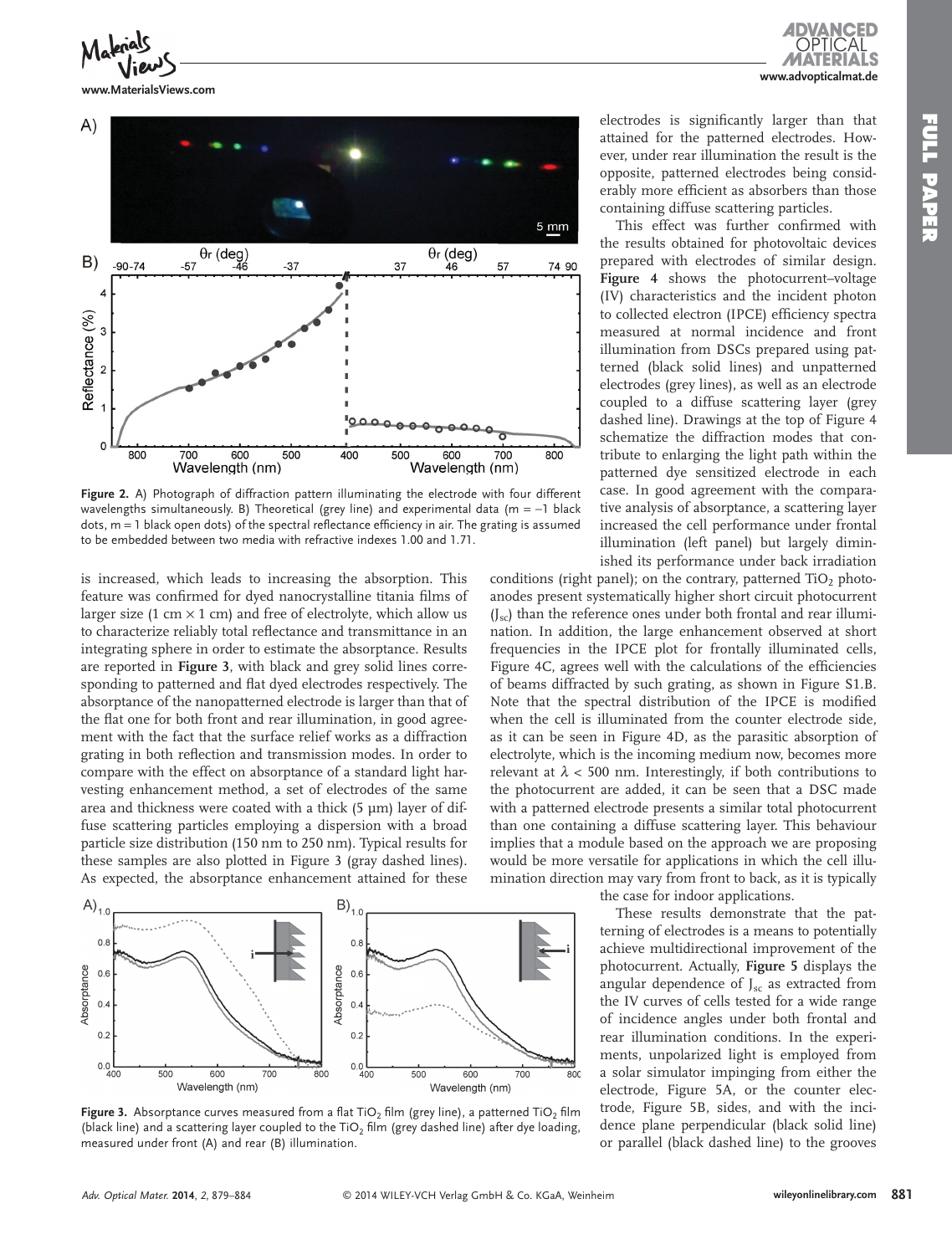VANCED



Figure 4. IV curves and incident photon to collected electron (IPCE) efficiencies measured from a reference cell (grey line), a cell integrating a patterned electrode (black line) and a cell containing a scattering layer coupled to the electrode (grey dashed line), measured under front (A and C) and rear (B and D) illumination.

in the grating, as illustrated in the scheme of Figure 5 . For the sake of comparison, the response of cells containing flat electrodes and those same electrodes coupled to a diffuse scattering layer are plotted in solid and dashed grey lines, respectively. Results on patterned electrodes reveal an overall enhancement of the performance of the cell for a broad range of incoming light directions, for both front and rear illumination conditions. The values of  $J_{\rm sc}$  vs incident angle show a cosine-like angular dependence. This behavior is a well-known effect resulting from the reduction of the apparent surface of the device when the incident angle increases.<sup>[23]</sup> On top of this effect, patterned electrodes show an enhancement of the photocurrent when the cell is tilted within a plane perpendicular to the grooves, and irradiated with an angle larger than 25°. This is likely a result of the partial trapping of the first diffracted order within the nanocrystalline titania film. The asymmetric section of the patterned grooves results in a larger photocurrent enhancement when the incoming light beam is inclined anticlockwise. This asymmetry further confirms that the origin of the observed enhancement is the longer trajectories of photons within the electrodes as a result of diffraction. As expected, it is only observed when the incidence plane is perpendicular to the channels.



**www.MaterialsViews.com**

 A summary of all relevant cell parameters determined from the IV curves measured under frontal perpendicular illumination are summarized in Table S1. Remarkably, both open circuit photovoltage and fill factor remain unaltered, indicating that surface patterning has no deleterious effect on electron recombination and charge transport. Our results demonstrate that patterning of surface reliefs onto nanocrystalline titania electrodes is the first light harvesting strategy that allows improving the dye solar cell performance irrespective of the fact that light is coming from the front or the rear side and regardless of the angle of light incidence. Other approaches based on disordered or ordered scattering layers give rise to significant improvements under frontal illumination, but impedes rear light to reach the photoanode. Also, patterned surfaces, as it occurs for the case of photonic crystals, allow preserving the semitransparency of the cell.

### **3. Conclusions**

The results herein presented are the first demonstration of a light harvesting enhancement strategy that allows improving the cell performance under both frontal and rear illumination conditions and for a broad range of angles of incidence in each case. This performance is achieved by patterning the surface of titania electrodes using a combination of softlithography and micro-stamping techniques. Both electron and force microscopy analyses confirmed the suitability of this method to

attain high quality replicas of surface reliefs on the surface of  $TiO<sub>2</sub>$  nanocrystalline films, and the agreement between experimental and theoretical optical results demonstrate that such electrodes behave as high quality optical diffraction gratings. As the patterned surface diffracts incoming light both in reflection and transmission, its effect is to increase the light path of diffracted beams within the absorbing layer under both front and rear illumination conditions and regardless of the angle of incidence on each surface. The results herein presented constitute a proof of concept for a non-optimized relief design. This approach should be further explored under the guidance of theoretical design to find the surface relief patterns that yield the maximum enhancement of conversion efficiency for DSCs irrespective of the direction of the incoming light. This concept could be applied to modern buildings where design of functional glazing based on semi-transparent photovoltaic cells is needed.

#### **4. Experimental Section**

Preparation of Patterned Electrodes: Surface relief patterns were created on TiO<sub>2</sub> electrodes (4.5 micrometers thick, as measured in a profilemeter) by a combination of soft-lithography and micro-stamping,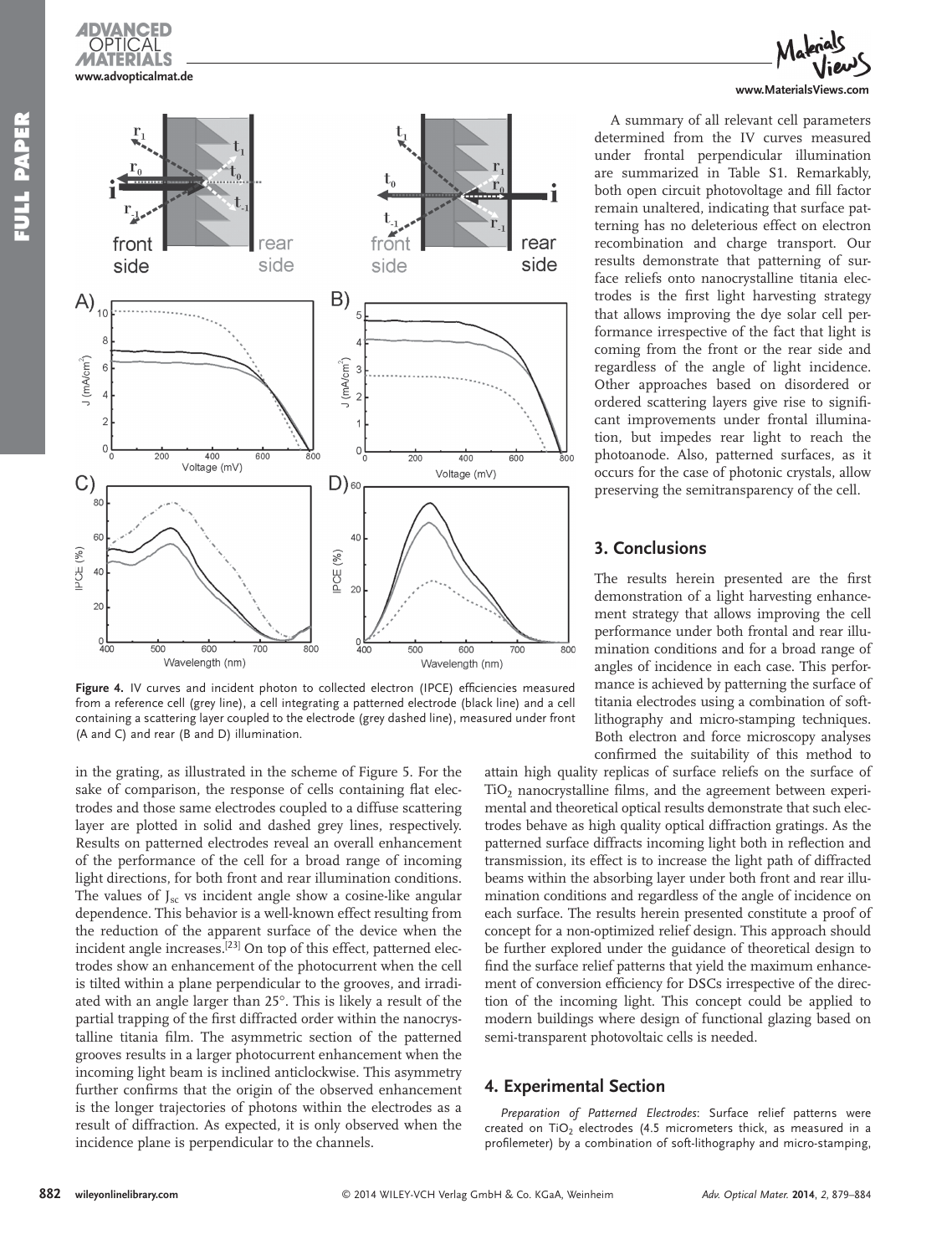

**www.MaterialsViews.com**



**Figure 5.** Scheme showing the two rotation axes used in the angular measurements. A) and B) show  $J_{\rm sc}$  as a function of the incident angle of a cell integrating a patterned electrode measured as the cell is tilted around the rotation axis defined as  $\theta_1$  (black solid line) and  $\theta_2$  (black dashed line) under front (A) and rear illumination (B). Results of a similar characterization performed for a reference cell (grey solid line) and a cell including a scattering layer coupled to the electrode (grey dashed line) are also shown.

following a procedure thoroughly described by Whitesides et al.<sup>[24]</sup> First, polymer replicas of blazed one dimensional optical gratings (Edmund Optics Ruled Diffraction Grating #43–005) with a 833 nm period were obtained. The period of the grating (833 nm) was selected to yield diffraction effects at frequencies matching the absorption band of the dye that sensitized the porous electrode, i.e., a ruthenium based dye

(N-719). First, we deposited a hard polydimethylsiloxane (h-PDMS) layer onto their surface, as this compound has been proven to reproduce with high fidelity a master surface pattern with nanometre scale features. After curing (60 $^{\circ}$ C, 30 min), a flexible soft PDMS layer was placed on top of the h-PDMS to ease handling and manipulation. Finally, a cured at 90 °C allows us obtaining an elastomeric film that can be used as a mould by putting it into conformal contact with a nanocrystalline titania paste (18-NRT, Dyesol) deposited onto a transparent conducting substrate. The TiO<sub>2</sub> paste was previously softened by heating at 60 °C during 15 min to facilitate the printing process and to prevent adhesion with the elastomer. Then, the molding process was performed by applying pressure between the titania film and the polymeric replica during 30 min, a heating step at 130 °C kept during the first 15 min followed by a cooling down to room temperature during the rest of the time. By doing this, high quality replicas of the stamp are produced without any damage, so it can be reused. After mechanical removal of the PDMS template, the nanocrystalline titania film was sintered at 500 °C to entirely remove the organic components of the paste. A scheme of the preparation procedure and an actual field-effect scanning electron microscopy (FESEM) picture of a moulded  $TiO<sub>2</sub>$  electrodes are displayed in Figure S2, where it can be clearly seen that, after the process is completed, the surface is shaped as a periodic arrangement of grooves.

Device Fabrication: Cleaned FTO glass substrates (TEC 11 Ω/cm<sup>2</sup>, Nippon Sheet Glass) were soaked in 0.04 M TiCl<sub>4</sub> aqueous solution at 70 °C for 15 min, washed with distilled water, ethanol and dried at room temperature. After that, a  $TiO<sub>2</sub>$  paste (18-NRT, Dyesol) was coated onto these substrates by screen printing, resulting active layers with areas of 0.25 cm<sup>2</sup> and uniform thicknesses of 4.5  $\mu$ m.

The sintered electrodes (patterned and flat reference) at 500  $^{\circ}$ C were soaked again into a 0.04 M TiCl<sub>4</sub> aqueous solution at 70 °C for 15 min and then washed with water and ethanol, and finally heated at 450 °C. To fabricate a 4.5 µm scattering layer coupled to the electrode, a paste containing  $TiO<sub>2</sub>$  large particles (WER2-O, Dyesol)was deposited via screen printing on top of the transparent electrodes. The scattering layers were subjected at 450 °C during 30 min.

 All electrodes used in this work were carefully selected after checking their thickness and roughness using a motorized profilometer (Mahrperthometer PGK), in order to establish an appropriate comparison.

The sensitization was carried out by dipping the TiO<sub>2</sub> electrodes overnight into a 0.2 mM in ethanolic solution of dye (N719, Solaronix), followed by rinsing in ethanol and dried. Counter-electrodes were made by deposition of colloidal platinum paste (Platisol T, Solaronix) onto a conductive FTO glass substrate and heating the ensemble at 400 °C for 10 min. The dyed TiO<sub>2</sub> electrodes were attached to the Pt counter electrode by using a thermo-polymer (Surlyn Meltonix 1170–25, Solaronix) as spacer between them. We used as electrolyte a solution of 100 mM I<sub>2</sub> (Aldrich, 99.999%), 100 mM LiI (Aldrich, 99.9%), 600 mM  $[(C_4H_9)_4N]$ I (Aldrich, 98%), and 500 mM 4-tert-butylpyridine (Aldrich, 99%) in 3-methoxy propionitrile (Fluka, ≥99%). This solution was infiltrated into the sandwich structured cells by capillary force through two holes made previously at the back of the counter-electrode. Finally, both holes were sealed by Surlyn films and cover glasses.

*Characterization*: The patterned surface of the structures herein presented was characterized by atomic force microscopy (AFM) (Park Systems XE-100) working at tapping mode and by field-emission scanning electron microscopy (FESEM) (Hitachi S-4800 operating at 2 kV).

Diffraction efficiency was measured using an experimental setup mounted ad hoc on an optical bench and drawn in Figure S3. A supercontinuum white source (Fianium White Laser SC400) coupled to an acousto-optic tunable filter (Fianium AOTF-Dual) provides monochromatic incident radiation. Circularly polarized collimated light is shed onto the patterned electrode at normal incidence with respect to the substrate. Several spatial filters are placed between the source and the sample to obtain an approximately  $1 \text{ mm}^2$  illumination spot on the sample surface. Angular resolution was determined by the size of the iris and its distance to a collimator lens that focus on an optical fiber that takes the collected light to a photodetector (Ocean Optics